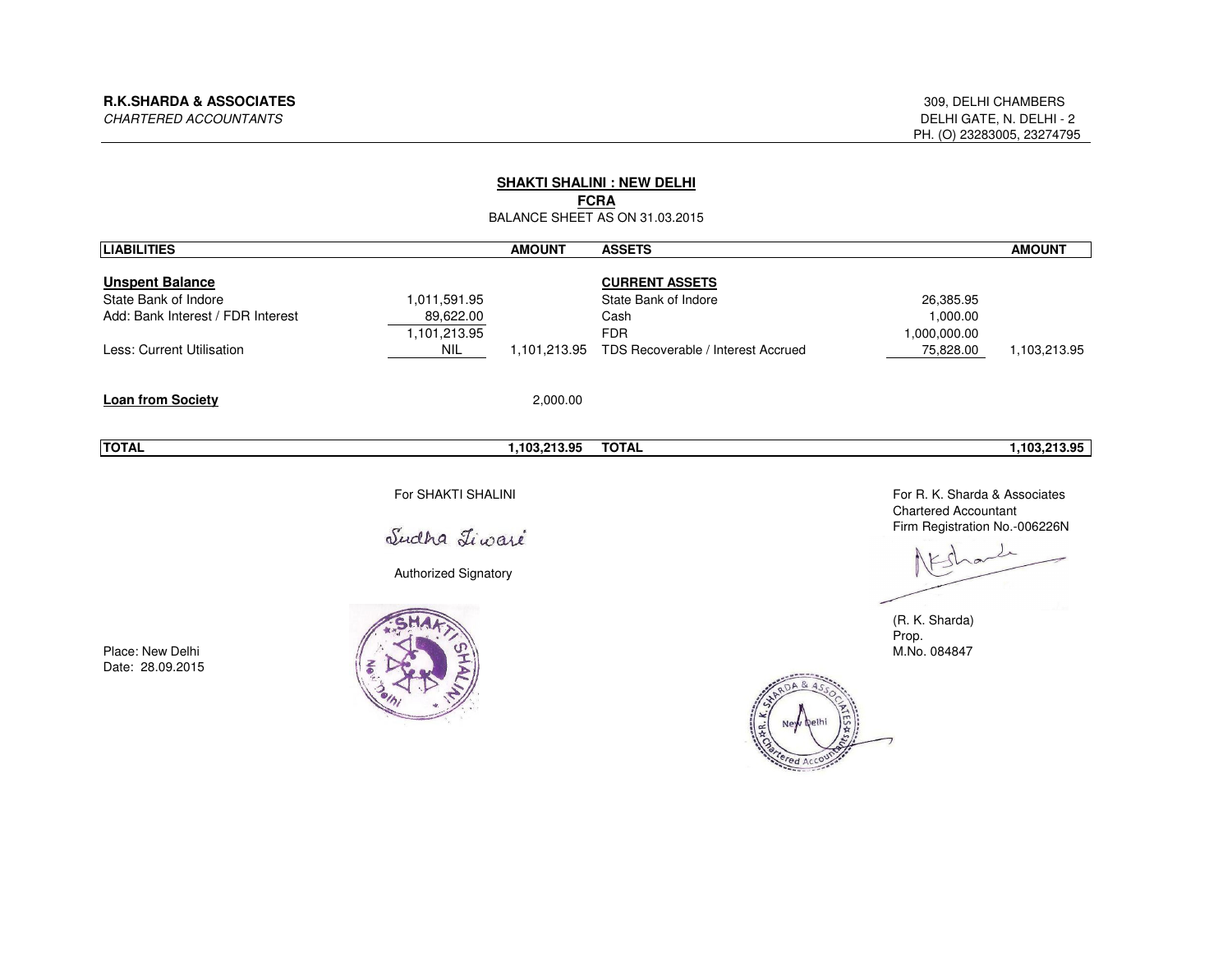## **SHAKTI SHALINI : NEW DELHI**

# **FCRA**

#### RECEIPTS AND PAYMENTS ACCOUNT FOR THE YEAR ENDED 31.03.2015

| <b>RECEIPTS</b>         |              | <b>AMOUNT</b> | <b>PAYMENTS</b>                    |              | <b>AMOUNT</b> |
|-------------------------|--------------|---------------|------------------------------------|--------------|---------------|
| <b>OPENING BALANCES</b> |              |               |                                    |              |               |
| State Bank of Indore    | 1.012.591.95 |               | <b>CLOSING BALANCES</b>            |              |               |
| Cash                    | 1,000.00     | 1,013,591.95  | State Bank of Indore               | 26,385.95    |               |
|                         |              |               | Cash                               | 1.000.00     |               |
| <b>CURRENT RECEIPTS</b> |              |               | <b>FDR</b>                         | 1.000.000.00 |               |
| <b>Bank Interest</b>    | 13.794.00    |               | TDS Recoverable / Interest Accrued | 75,828.00    | 1.103.213.95  |
| <b>FDR</b> Interest     | 75,828.00    | 89,622.00     |                                    |              |               |

| <b>ITOTAL</b> | <b>TOTAL</b><br>103.21<br>- מ<br>. | 103.213.95 |  |
|---------------|------------------------------------|------------|--|
|               |                                    |            |  |

For SHAKTI SHALINI

Sudha Liwaré

Authorized Signatory



Place: New DelhiDate: 28.09.2015

 For R. K. Sharda & AssociatesChartered AccountantFirm Registration No.-006226N

(R. K. Sharda)Prop.M.No. 084847